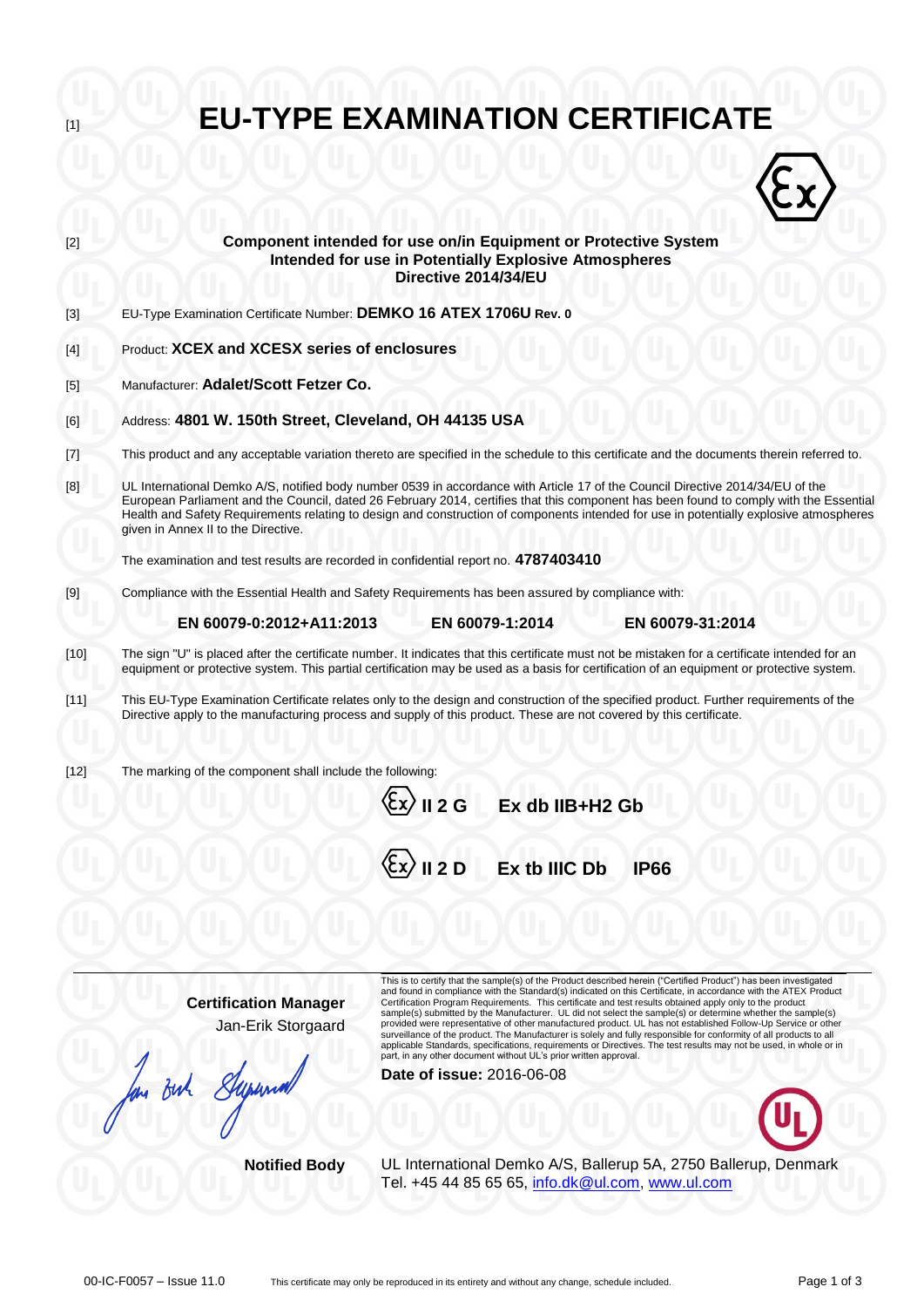# [15] Description of Component:

The XCEX and XCESX series of external flanged cast aluminium or 316 stainless steel enclosures may have conduit/cable entries in the box and openings in the cover for threaded circular windows, cemented in place rectangular windows, and threaded auxiliary device operators.

Model No. XCEX followed by 041604, 060804, 060805, 060806, 061105, 061204, 061206, 061305, 071004, 071006, 071805, 080804, 080806, 080808, 081004, 081006, 081008, 081204, 081206, 081208, 091105, 101004, 101006, 101008, 101206, 101404, 101406, 101408, 101410, 121204, 121206, 121208, 121804, 121806, 121808, 122005, 122404, 122406, 122408, 122410, 123006, 123604, 123606, 123608, 124608, 141404, 141406, 141408, 142210, 142213, 142806, 161604, 161606, 161608, 162406, 162408, 162410, 162806, 163010, 163406, 164610, 181804, 181806, 181808, 182406, 182408, 182410, 183008, 183608, 183610, 203606, 203612, 242408, 242410, 243008, 243608, 243610 and 323612 Enclosures. All numbers may be followed by –N4 or –N4X.

Model No. XCESX followed by 081006, 101408, 121208, 122410, 161608, 182410, 242410, and 243610 Enclosures. All numbers may be followed by –N4 or –N4X.

The XCEX 041604 model is only suitable for gas atmospheres.

### Temperature range

The service temperature range is -20  $\mathrm{^{\circ}C}$  to +60  $\mathrm{^{\circ}C}$ .

### Installation instructions

Unused apertures shall be closed with suitable blanking elements.

# Mounting instructions

Refer to "Instructions".

#### Routine tests

Routine overpressure tests in accordance with EN60079-1:2014 shall be conducted on all units of the XCEX 323612 model in accordance with clause16.1.2, at a pressure of 11.3 bar for a duration of not less than 10 seconds. There shall be no sign of damage, deformation or rupture that will invalidate the concept of protection.

Routine tests according to EN 60079-1 cl. 16.1.2 are not required for all other XCEX and XCESX models, as the enclosures have been successfully tested at four times the reference pressure.

## [16] Descriptive Documents

The scheduled documents are listed in the report no. provided under item no. [ 8 ] on page 1 of this EU-Type Examination Certificate.

## [17] Schedule of limitations:

Refer to supplied enclosure drawing for conduit/cable entry locations and sizes. Additional copies may be obtained from the factory. Include the enclosure serial number with a request.

- The following items shall not be fitted internally:
	- o Batteries, cells, or any other item liable to be a source of release
	- o Rotating machines, or other devices which create turbulence, shall not be incorporated.
	- o Any liquid including oil filled circuit breakers or contactors
	- Radiating equipment (laser, continuous wave sources & ultrasonic wave sources)
- At least 40% of each cross-sectional area must remain free to permit unimpeded gas flow and therefore, unrestricted development of an explosion.
- All unused openings must be fitted with certified flameproof blanking elements that have a flameproof 'db', dust protection by enclosure 'tb', and have a minimum IP66 rating equal to the marking on the enclosure.
- The enclosure certification applies to equipment without conduit seal fittings (stopping boxes). When installing conduit seal fittings (stopping boxes), they must be certified as flameproof and have a flameproof 'db', dust protection by enclosure 'tb', and have a minimum IP66 rating equal to the marking on the enclosure.
- Maximum operating temperature of windows is from -40ºC to +70ºC.
- The glass windows were tested for thermal shock to +100ºC and were conditioned at +100°C. Further evaluation by a notified body is required for use outside of these temperatures.
- The approval applies to equipment without cable glands. When installing cable glands, the cable gland must be certified as flameproof and have a flameproof 'db', dust protection 'tb', and have a minimum IP66 rating equal to the marking on the enclosure.
- To minimize the risk of electrostatic charge, provisions shall be made for adequate grounding and equipment shall be installed in such a manner so that accidental discharge shall not occur.
- Only one Hazardous Location Solutions reducer shall be used with any single cable entry on the associated equipment.
- The Hazardous Locations Solutions reducers shall not be used for the direct interconnection of enclosures.
- All plugs are for one time use only.

## [18] Essential Health and Safety Requirements

The Essential Health and Safety Requirements (EHSRs) are covered by the standards listed at item 9.